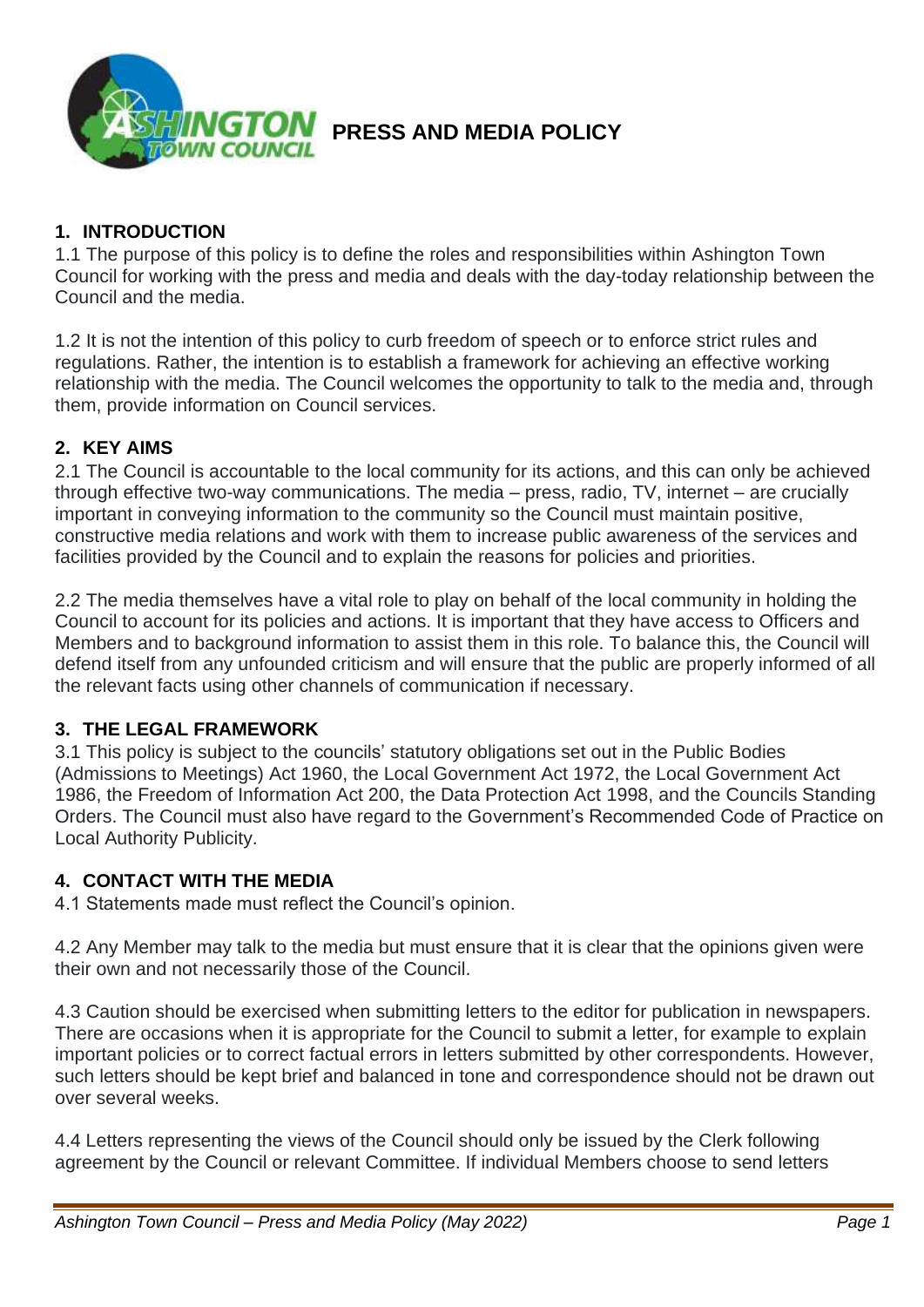

to express their own opinions on Council policies, they are strongly advised to check their facts first with the Clerk. It should always be made clear whether the views put forward are those of the Council or of an individual Member.

4.5 At all times consideration should be given as to how the correspondence may affect the reputation of the Council.

4.6 Unexpected approaches from representatives of the media can lead to unguarded comments being made and great care must be therefore taken to avoid misrepresentation of the council's policy or its position on the matter in question.

4.7 Reporters should be directed to contact the Clerk if they want to carry out an interview or obtain a statement about the Council's business and actions.

4.8 Except in the most straightforward cases, the caller should be informed that a statement will be made within 24 hours, and they should be asked to set out clearly what they want to know. This will allow time for the Clerk to consult with the Chair or relevant Committee Chairs, in producing a response within a reasonable time.

4.9 Any verbal or written statement given by the Clerk must represent the corporate position and views of the Council not the individual views of Members or staff held in their official capacity.

4.10 Where the matters concerned have not been discussed by the Council, an immediate response cannot be made, and this should be made clear to the enquirer. The Clerk should then consult with the Chair or relevant Committee Chairs for a response, which may be 'no comment.'

4.11, Officers and Members should always have due regard for the long-term reputation of the Council in all their dealings with the media.

4.12 Confidential documents, exempt minutes, reports, papers, and private correspondence should not be leaked to the media. If such leaks do occur, an investigation will take place to establish who was responsible and take appropriate action in accordance with the Standing Orders and Code of Conduct adopted by the Council.

4.13 When the media wish to discuss an issue that is, or is likely to be, subject to legal proceedings then advice should be taken from the Council's solicitor before any response is made.

4.14 There are a number of personal privacy issues for Officers and Members that must be handled carefully and sensitively in accordance with the council's policies on Freedom of Information and Data Protection. These issues include the release of personal information, such as home address and telephone number, disciplinary procedures and long-term sickness absences that are affecting service provision. In all these and similar situations, advice must be taken from the Clerk before any response is made to the media.